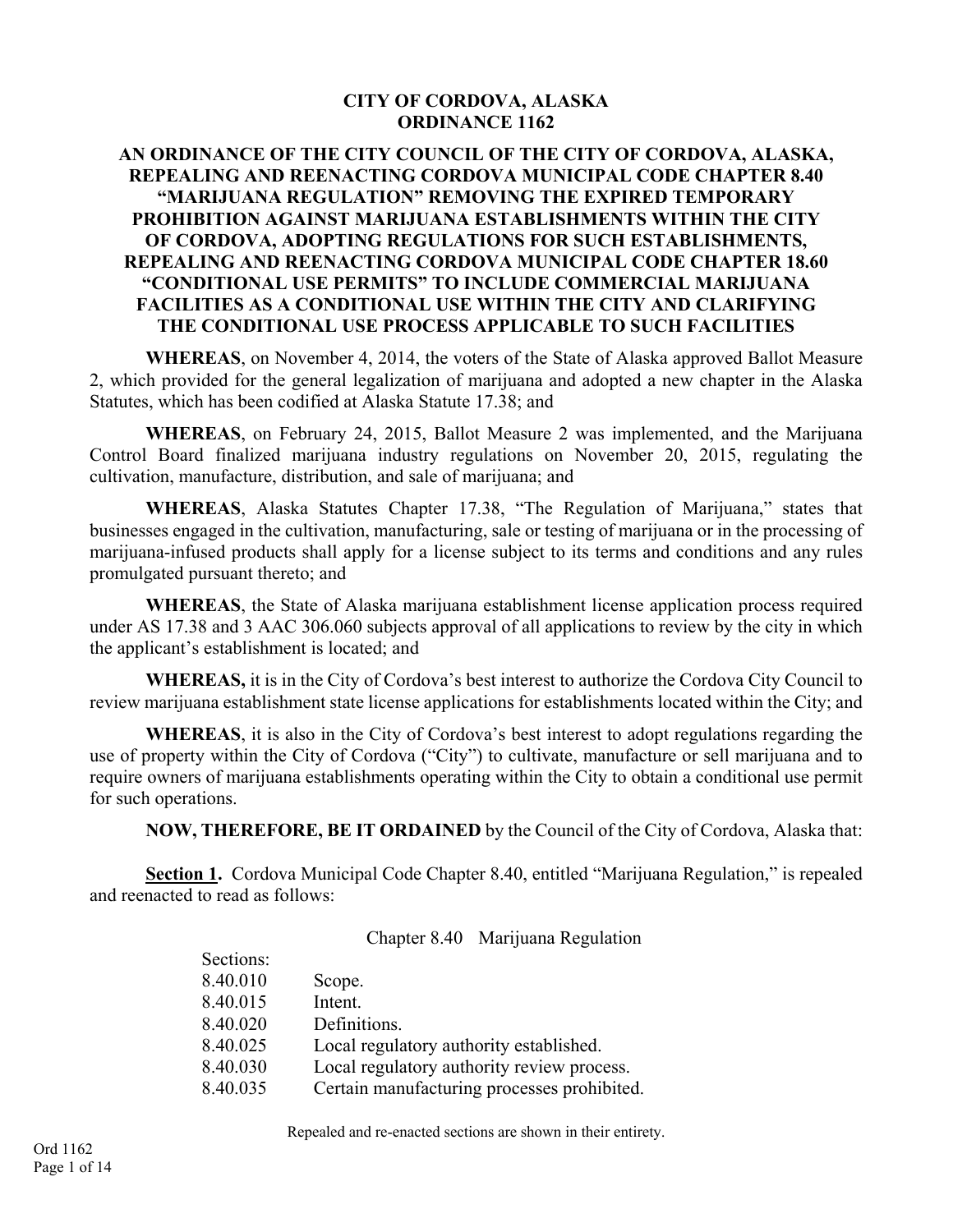| 8.40.040 | State marijuana establishment license required. |
|----------|-------------------------------------------------|
| 8.40.045 | Costs.                                          |
| 8.40.050 | Violation-Penalty.                              |

8.04.010-Scope.

A. This chapter applies to the operation of all marijuana cultivation, manufacturing, retail, and testing facilities within the boundaries of the City.

B. This chapter in no way protects marijuana facilities from enforcement of federal law or sanctions conduct or operations prohibited by law. All persons engaged in the marijuana industry within the City operate at their own risk and have no legal recourse against the City in the event that City laws are preempted, negated or otherwise found unenforceable based upon federal or state law prohibiting the sale, distribution, consumption or possession of marijuana.

8.40.015-Intent.

A. This chapter is intended to ensure that local and state regulations are imposed that prevent the following within the boundaries of the City:

1. The distribution of marijuana to minors;

2. Revenue from the sale of marijuana from going to criminal enterprises, gangs, and cartels;

3. The diversion of marijuana from states where it is legal under State law in some form to other states where it is unlawful;

4. State-authorized marijuana activity from being used as a cover or pretext for the trafficking of other illegal drugs or other illegal activity;

5. Violence and the use of firearms in the cultivation and distribution of marijuana;

6. Drugged driving and the exacerbation of other adverse public health consequences associated with marijuana use;

7. The growing of marijuana on public lands and the attendant public safety and environmental dangers posed by marijuana production on public land; and 8. Marijuana possession or use on federal property.

8.40.020 - Definitions.

For purposes of this chapter and throughout the Code in reference to marijuana establishments:

"Local regulatory authority" means the City Council of the City of Cordova.

"Manufacture" means the preparation, compounding, conversion, or processing of marijuana, hashish, or hash oil, either directly or indirectly by extraction from substances of natural origin, independently by means of chemical synthesis, or by a combination of extraction and chemical synthesis, and includes any packaging or repackaging of the marijuana, hashish, or hash oil, or labeling or relabeling of its container. It includes the organizing or supervising of the manufacturing process. It does not include the legally authorized planting, growing, cultivating, or harvesting of a plant.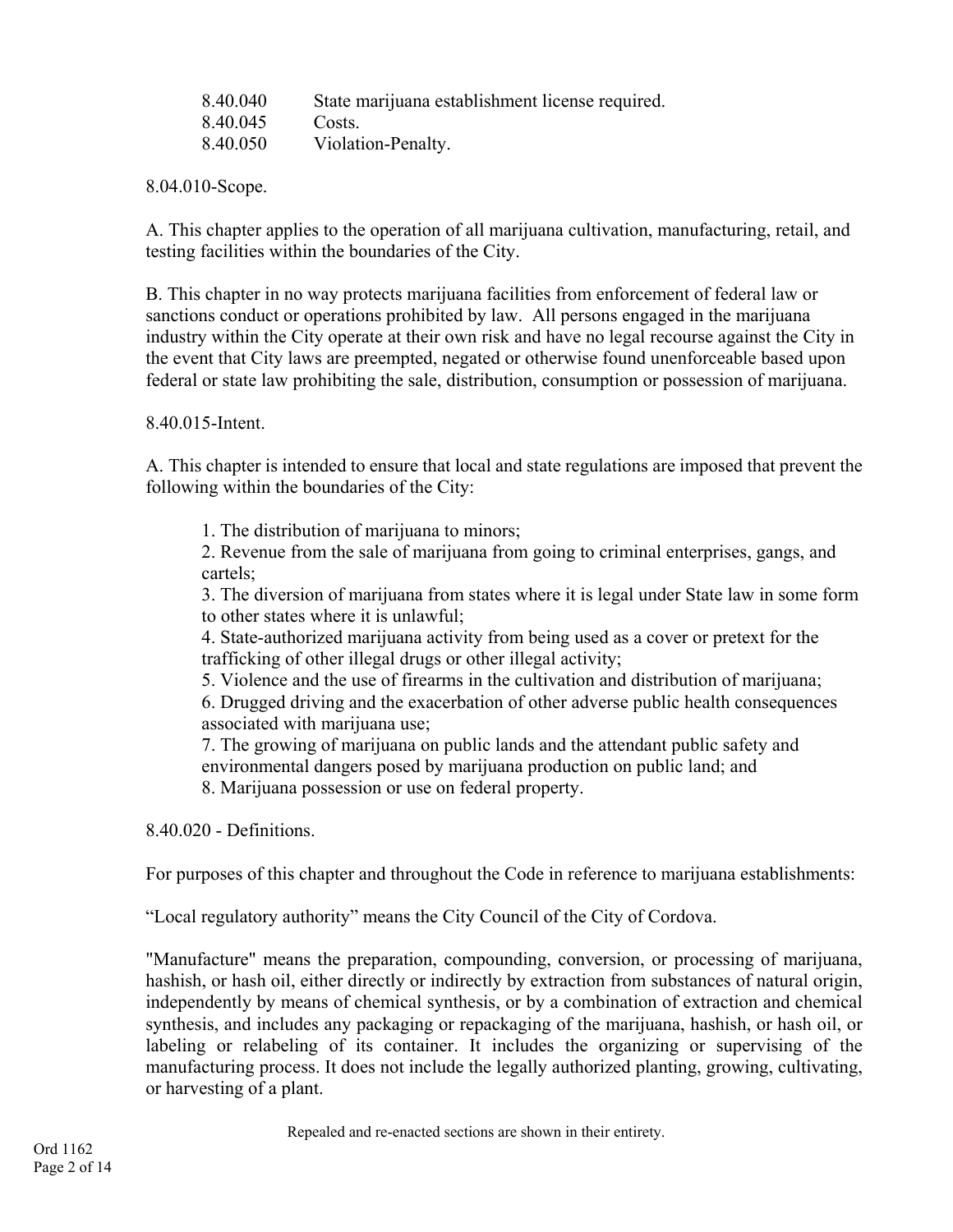"Marijuana" means all parts of the plant of the genus cannabis whether growing or not, the seeds thereof, the resin extracted from any part of the plant, and every compound, manufacture, salt, derivative, mixture, or preparation of the plant, its seeds, or its resin, including marijuana concentrate; "marijuana" does not include fiber produced from the stalks, oil, or cake made from the seeds of the plant, sterilized seed of the plant which is incapable of germination, or the weight of any other ingredient combined with marijuana to prepare topical or oral administrations, food, drink, or other products.

"Marijuana concentrate" means any product which, through manufacture, contains tetrahydrocannabinol (THC). Common names and types of product include "shatter", butane or CO2 hash oil, "ring pots", butter, hash, hashish, keif, oil, or wax.

"Marijuana cultivation facility" means an entity registered to cultivate, prepare, and package marijuana and to sell marijuana to retail marijuana stores, to marijuana product manufacturing facilities, and to other marijuana cultivation facilities, but not to consumers.

"Marijuana establishment" means a marijuana cultivation facility, a marijuana testing facility, a marijuana product manufacturing facility, or a retail marijuana store.

"Marijuana establishment license application" means an application filed with the State of Alaska by a marijuana establishment for a license, renewal of a license or the transfer of a license.

"Marijuana product manufacturing facility" means an entity registered to purchase marijuana; manufacture, prepare, and package marijuana products; and sell marijuana and marijuana products to other marijuana product manufacturing facilities and to retail marijuana stores, but not to consumers.

"Marijuana products" means concentrated marijuana products and marijuana products that are comprised of marijuana and other ingredients and are intended for use or consumption, such as, but not limited to, edible products, ointments, and tinctures.

"Marijuana testing facility" means an entity registered to analyze and certify the safety and potency of marijuana.

"Retail marijuana store" means an entity registered to purchase marijuana from marijuana cultivation facilities, to purchase marijuana and marijuana products from marijuana product manufacturing facilities, and to sell marijuana and marijuana products to consumers.

8.40.025- Local regulatory authority established.

The City Council is designated as the "local regulatory authority" as that term is used in Alaska Statutes Chapter 17.38, for any implementing legislation or rule-making, and this Chapter.

8.04.030-Local regulatory authority review process.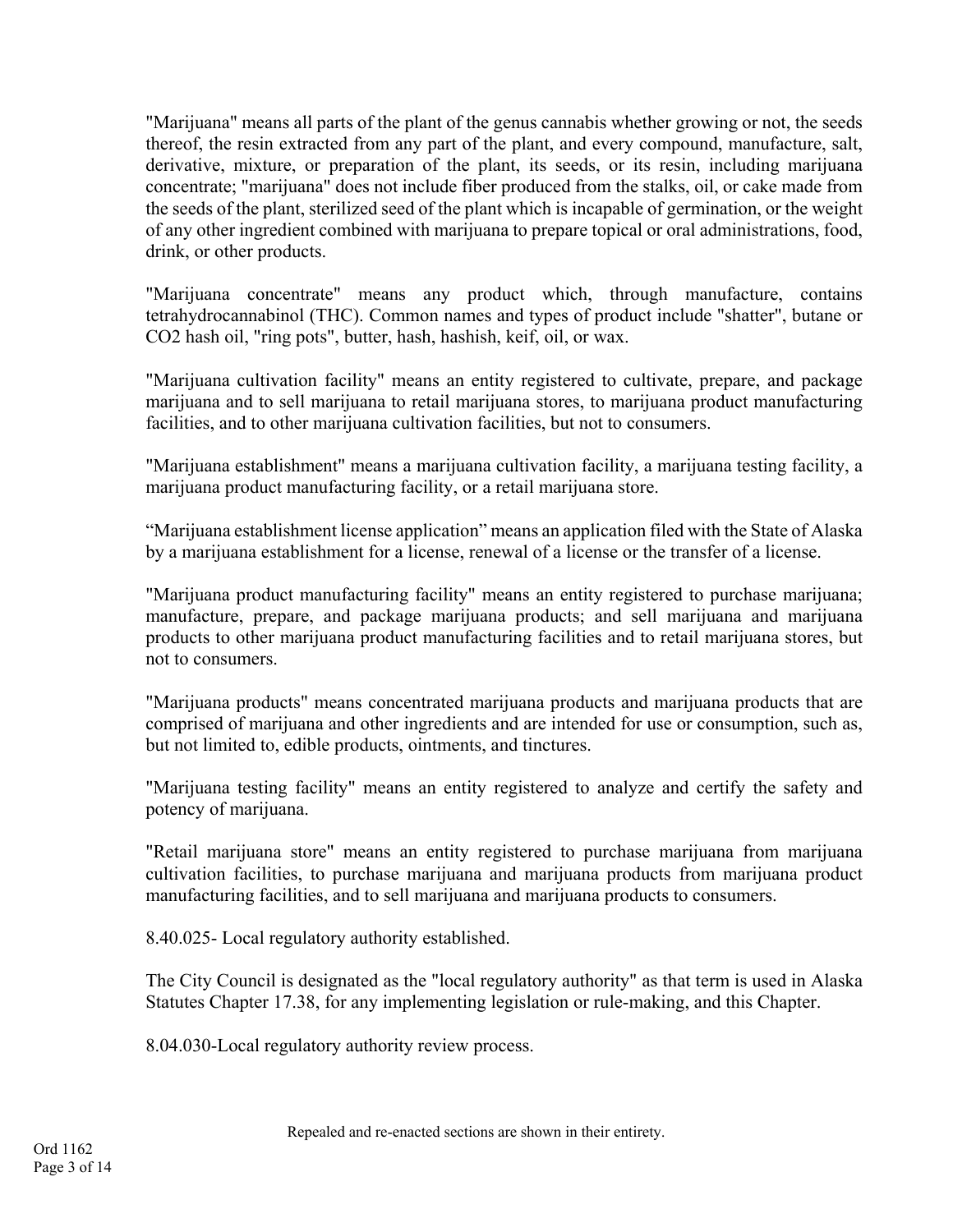The City Council may protest the issuance, renewal or transfer of a marijuana establishment license as provided in state law. The City Council shall recommend denial of a marijuana establishment license application for issuance, renewal or transfer if the marijuana establishment, its owners or its operators are not in compliance with this Code.

- A. The City Council shall review marijuana establishment license applications for issuance, renewal or transfer no later than 45 days after the City receives such applications from the State of Alaska.
- B. The City Clerk shall notify an applicant of the City's receipt of his, her or its application and the date, time, and location of the meeting at which City Council will consider the application no less than ten days before that meeting.
- C. The applicant shall be given ten minutes to address the Council regarding the application at the meeting. Other members of the public shall be given three minutes to address the application. The review process shall be an informal hearing and shall not be subject to the court rules of evidence or procedure. The review process shall be conducted in public but deliberations by the City Council under this section need not be public.
- D. Council shall provide its reasons for protesting a marijuana establishment license application to the State and the applicant in writing.
- E. City Council's decision regarding whether or not to protest a marijuana establishment license application shall be final and is not subject to appeal.
- 8.40.035 Certain manufacturing processes prohibited.

It shall be unlawful for any person to manufacture a marijuana concentrate, hashish, or hash oil by use of solvents containing compressed flammable gases or through use of a solvent-based extraction method using a substance other than vegetable glycerin, unless the person is validly licensed and permitted in accordance with State of Alaska law and operations of marijuana establishments or not otherwise prohibited by this chapter.

8.40.040 –State of Alaska marijuana establishment license and conditional use permit required.

- A. No person may operate a marijuana establishment within the City without a valid license issued by the State of Alaska and a valid conditional use permit issued under this Code.
- B. Upon denial or revocation of a marijuana establishment license issued by the State of Alaska, any conditional use permit issued for that marijuana establishment shall be immediately voided and any use permitted under such permit revoked.

8.40.045 - Costs.

The cost of all permits, studies and investigation required under this chapter shall be borne by the applicant.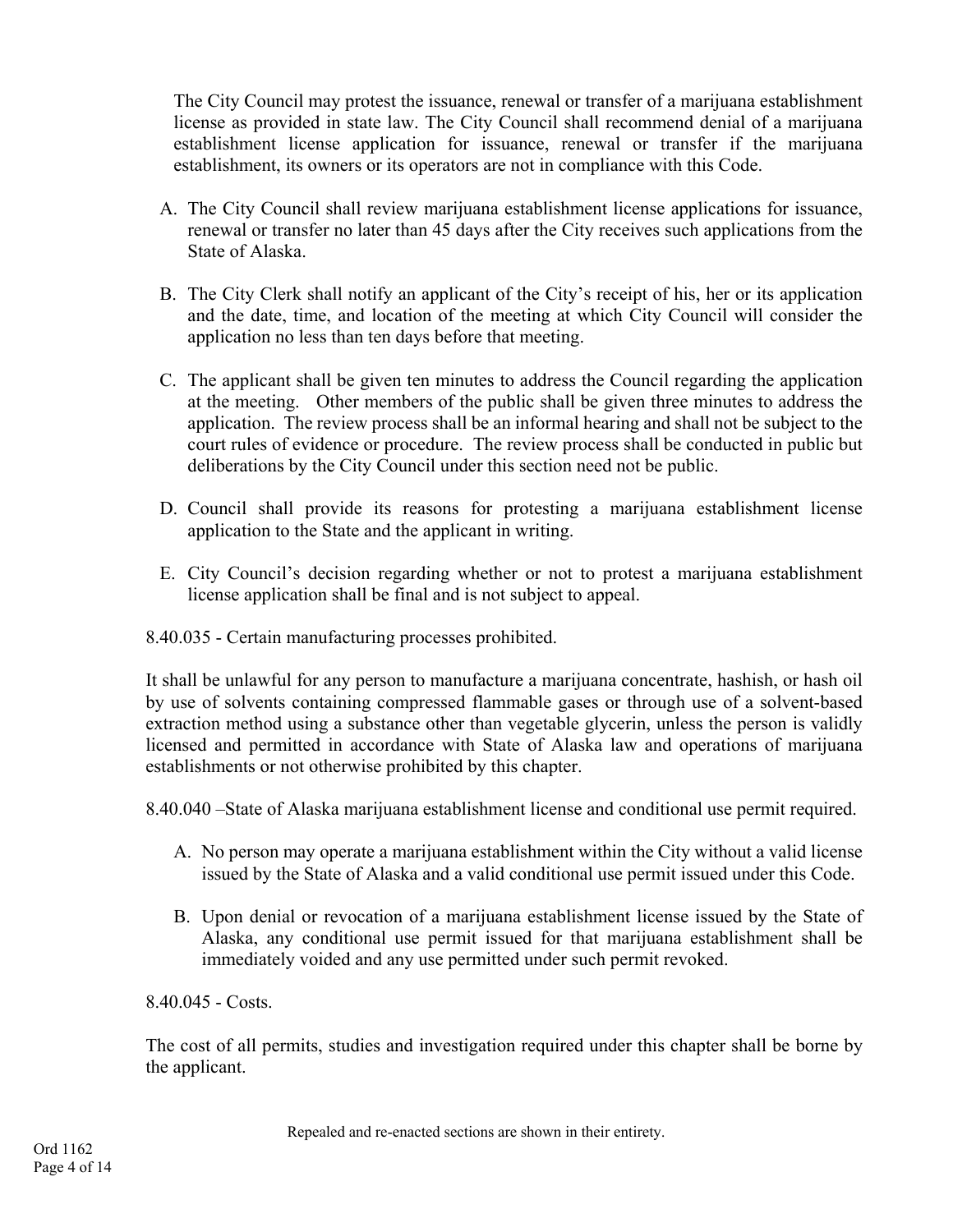8.40.050- Violation—Penalty.

A violation of this chapter is an offense punishable by a fine not exceeding one thousand dollars, plus any surcharge required to be imposed by AS 12.55.039.

## **Section 2. Cordova Municipal Code Chapter 18.60 entitled "Conditional Use Permits" is repealed and reenacted to read as follows:**

## **18.60 – Conditional Use Permits**

## **18.60.010 – Purpose.**

It is recognized that there are some uses and associated structures which may be compatible with designated principal uses in specific zoning districts provided certain conditions are met. The conditional use permit procedure is intended to allow flexibility in the consideration of the proposed use on surrounding property if the proposed use is in harmony with the various elements or objectives of the comprehensive city plan and the zoning district. The conditional use permit process provides the opportunity to apply conditions of controls and safeguards to ensure that the proposed use will be compatible with the surroundings.

# **18.60.020 - Applications.**

Applications for a conditional use permit shall be filed with the city planner.

- A. The application shall include but is not limited to the following:
	- 1. Name and address of the applicant;
	- 2. If applicant is not the owner of the subject lot, the owner's signed authorization granting applicant the authority to (a) apply for the conditional use permit and (b) bind the owner to the terms of the conditional use permit, if granted;
	- 3. A legal description of the property involved;
	- 4. A narrative description of the proposed use;
	- 5. A proposed time frame for the new use and/or the period of construction;
	- 6. Dimensioned plot plans showing the location of all existing and proposed buildings or alterations, and their existing and proposed uses;
	- 7. The nonrefundable fee as established by city council resolution;
	- 8. Narrative evidence that the application meets all of the review criteria in Section 18.60.020B. Evidence shall be sufficient to enable meaningful review of the application;
	- 9. Any additional information required by the Municipal Code; and
	- 10. Any additional information the city planner may require to determine whether the application satisfies the criteria for issuance of a permit.
- B. Prior to granting a conditional use permit, the planning and zoning commission must determine that the proposed use meets all of the following review criteria: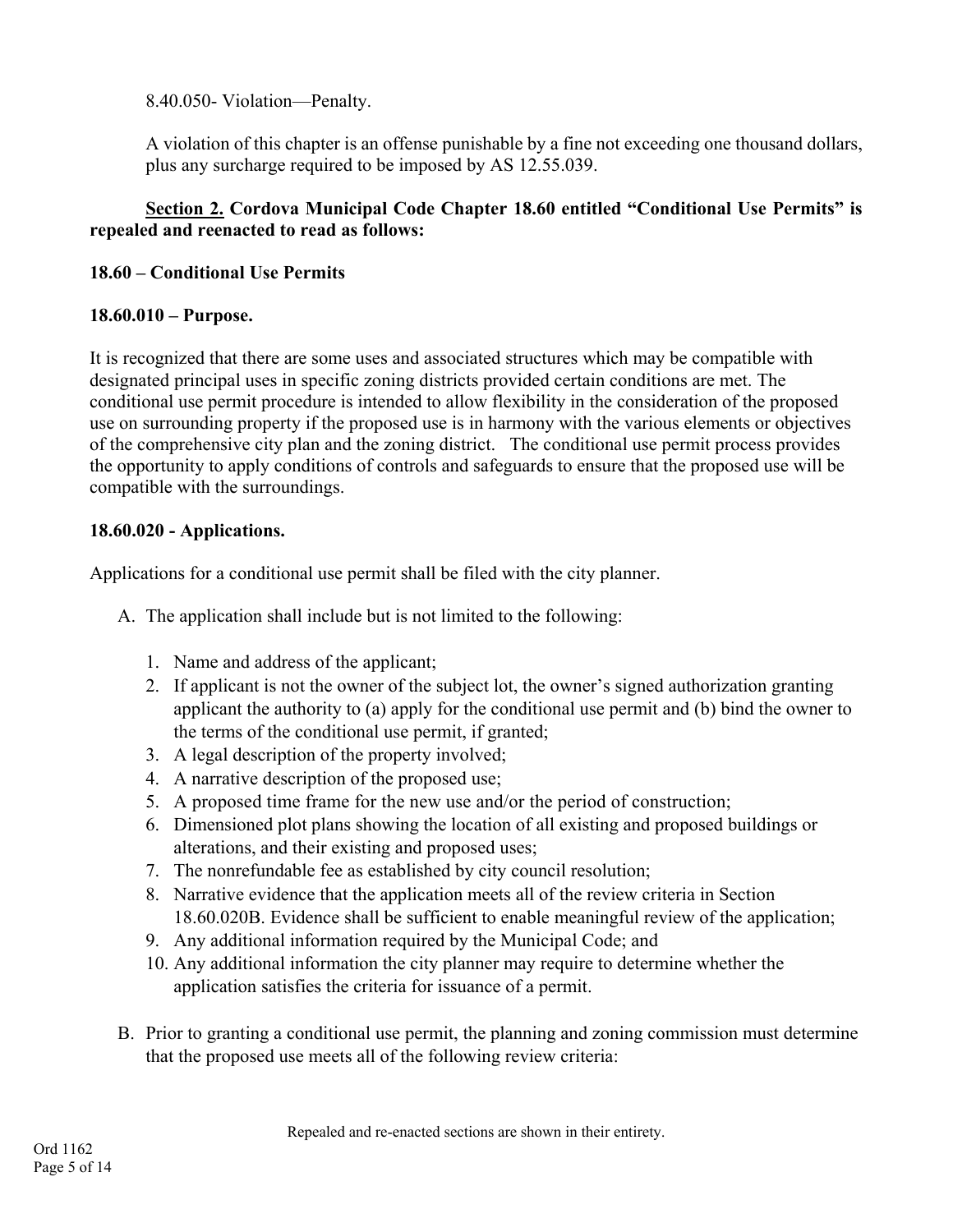- 1. The use is consistent with the purpose of this chapter and is compatible with the zoning district and the comprehensive plan;
- 2. The use will not permanently or substantially injure the lawful use of neighboring properties;
- 3. Public services and facilities are adequate to serve the proposed use;
- 4. The proposed use will not have a permanent negative impact on pedestrian and vehicular traffic circulation and safety substantially greater than that anticipated from permitted development; and
- 5. The proposed use will not adversely affect to the public's safety, health, or general welfare.
- C. The planning and zoning commission shall hold a public hearing upon each properly submitted application. Such hearing shall be held not less than ten days nor later than thirty days following the date of filing of such application and the applicant shall be notified of the date of such hearing.
- D. The commission shall cause to be sent to each owner of property within a distance of three hundred feet of the exterior boundary of the lot or parcel of land described in such application notice of the time and place of hearing and a description of the property involved. For the purposes of this section, "property owner" means that owner shown upon the latest tax assessment roll.
- E. The commission shall cause to be made by its own members, or its authorized agent, an investigation of facts bearing on any application sufficient to assure that the action taken is consistent with the intent and purpose of this section.
- F. The planning and zoning commission shall hear and consider evidence and facts from any person at any public hearing or written communication from any person relative to the matter. The right of any person to present evidence shall not be denied for the reason that any such person was not required to be informed of such public hearing.
- G. Within thirty days from the conclusion of the public hearing, the planning and zoning commission shall render its decision unless such time limit be extended by common consent and agreement signed by both applicant and the commission. If, in the opinion of the commission, the necessary facts and conditions set forth in this chapter apply in fact to the property or use referred to, it may grant the conditional use permit. If, however, such facts and conditions do not prevail nor apply the commission shall deny the application.
- H. The commission, in granting approval, may establish conditions under which a lot or parcel of land may be used or a building constructed or altered; make requirements as to architecture, height of building or structure open spaces or parking areas; require conditions of operation of any enterprise; or may make any other condition, requirements or safeguards that it may consider necessary to prevent damage or prejudice to adjacent properties or detriment to the city. When necessary, the commission may require guarantees in such form as deemed proper under the circumstances to ensure that the conditions designed will be complied with.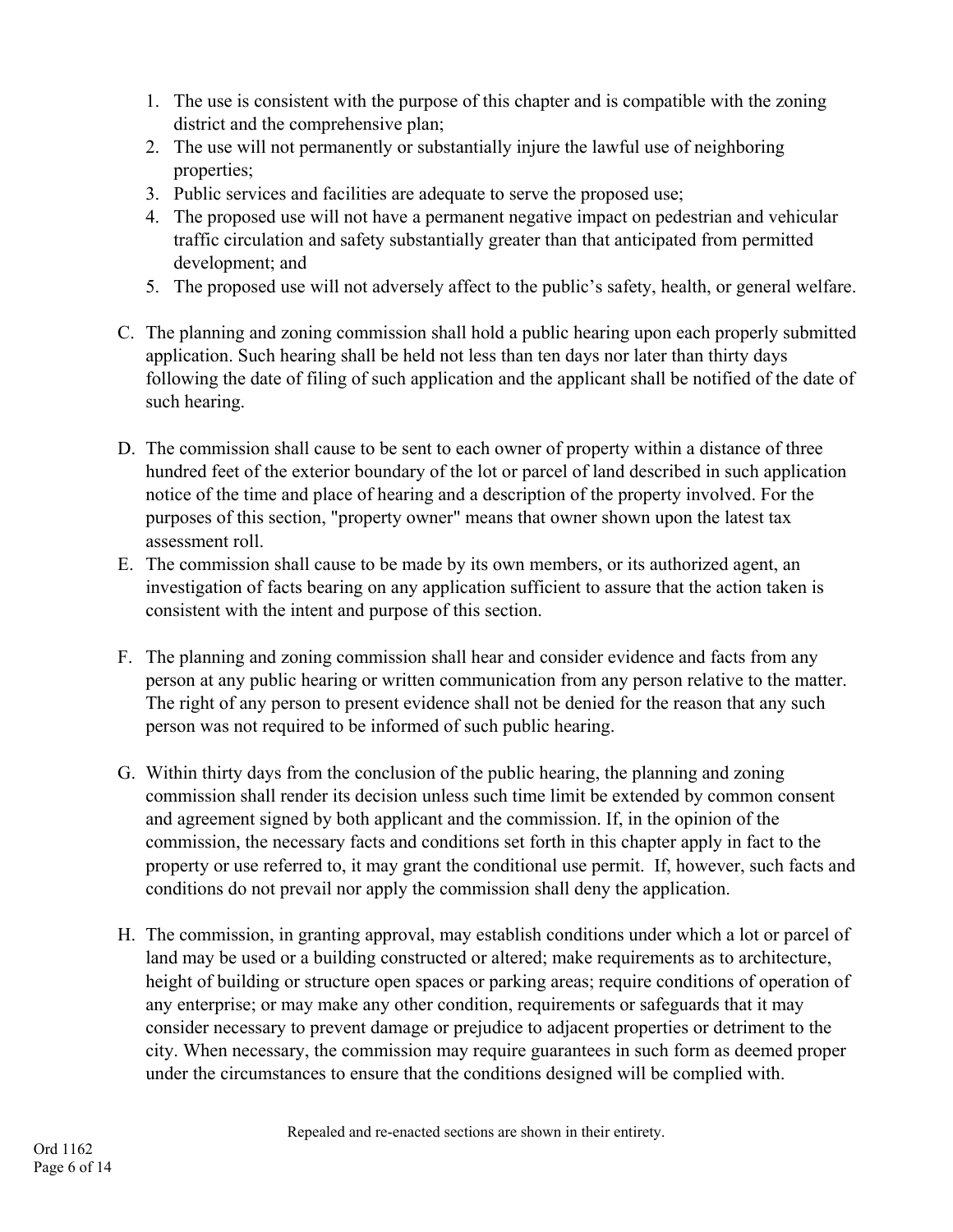- I. The decision of the planning and zoning commission, either for the granting with or without conditions, or the denial of an application, shall become final and effective ten days following such decision.
- J. Any aggrieved person or party may appeal the planning and zoning commission decision following the protocol in 18.64.030.
- K. Any application approved by the planning and zoning commission shall be conditional upon the privilege granted being utilized within six months after the effective date of approval.
- L. Construction work must commence within the stated period and must be diligently prosecuted to completion, otherwise the approval is automatically voided.
- M. In the case of construction, the planning and zoning commission may extend the time of construction if satisfactory evidence of planning and/or construction progress is presented.
- N. A conditional use permit shall automatically expire if for any reason the conditioned use ceases for a period of 24 months or longer
- O. A permittee who disputes the administrative official's determination that the conditioned use has not been timely initiated or has ceased for a period of 24 months or longer may appeal the official's determination under 18.64.040.
- P. A conditional use permit is not transferable from one (1) parcel of land to another. Conditional use permits may be transferred from one (1) owner to another for the same use, but if there is a change in use on the property, a new permit must be obtained.

#### **18.60.030 – Conditional uses.**

The city planning and zoning commission may grant the following uses by conditional use permit in any district unless otherwise specified. Uses not listed may be permitted in any district subject to the requirements of this chapter and if the proposed use is in harmony with the various elements or objectives of the comprehensive city plan and the zoning district.

- A. Airports;
- B. Animal hospitals or boarding establishments and veterinary practices;
- C. Cemeteries;
- D. Concrete or cement products manufacture;
- E. Crematories if located within a cemetery containing at least five acres;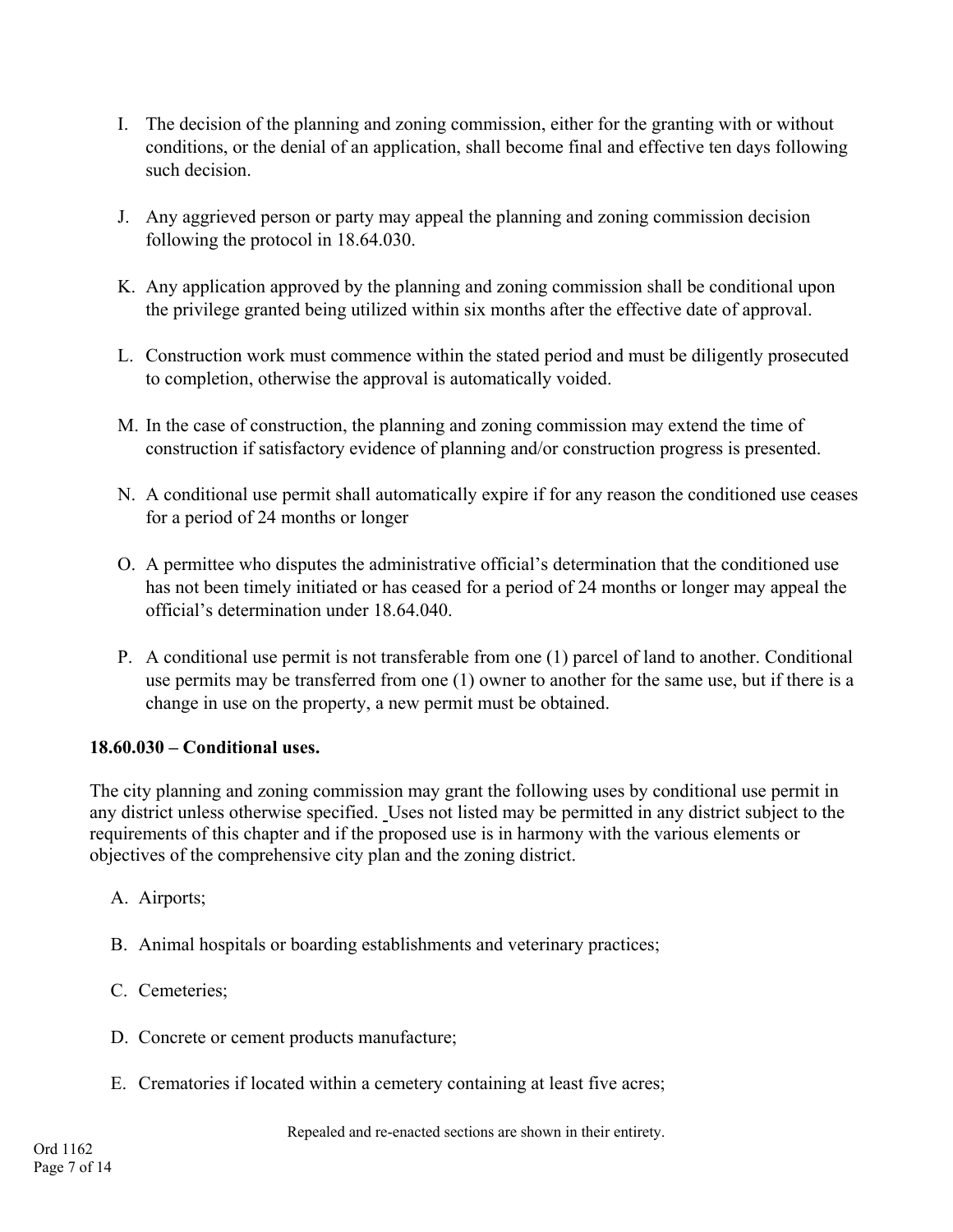- F. Establishments or enterprises involving large assemblages of people or automobiles, including amusement parks, circuses, fairgrounds, open—air theaters, recreational centers and hospitals and sanitariums;
- G. Gas manufacture and storage; provided, that all manufacturing operations shall be subject to the approval of the building official;
- H. Government enterprise (federal, state or local);
- I. Commercial greenhouses or tree nurseries;
- J. Natural resources, development and extraction of, together with necessary buildings, apparatus or appurtenances incident thereto, including petroleum exploration and development;
- K. Off-street parking areas;
- L. Marijuana establishments subject to the regulations and limitations in this code and state law;
- M. Private clubs;
- N. Public libraries, cultural centers, museums, art galleries, research and education not operated for profit;
- O. Public or private child care facilities, public or nonprofit elementary and high schools, and institutions for higher education;
- P. Public utility or public service facilities, subject, in the case of a telecommunication tower, to the standards in Section 18.60.070;
- Q. Radio or television transmitters and Satellite dishes;
- R. Hotel and motels

# **18.60.040 – Conditional use for group housing developments.**

In the case of a dwelling group consisting of two or more buildings, the contemplated arrangements of which makes it impracticable to apply the requirements of this title to the individual building units in the group, a permit for the construction of such dwelling group may be issued only if the plans of such dwelling group comply with the following conditions:

A. That the proposed dwelling group will constitute a residential environment of sustained desirability and stability; that it will be in harmony with the character of the surrounding neighborhood, and it will result in intensity of land utilization no higher, and standard of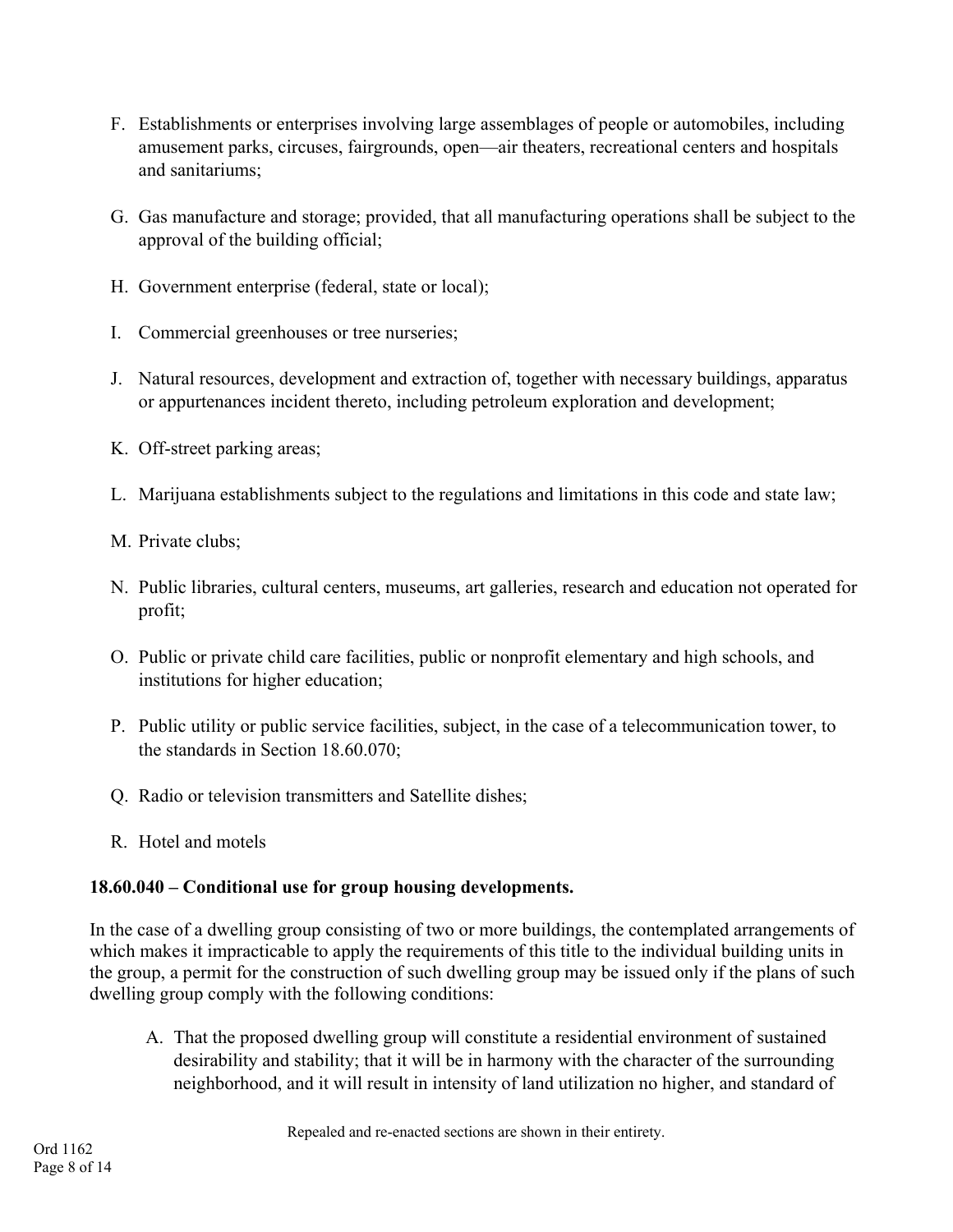open space at least as high, as permitted or specified in this chapter in the district in which the proposed dwelling group is to be located,

- B. That the tract of land on which the dwelling group is to be erected comprises at least seventy-five thousand square feet,
- C. That the buildings are to be used only for residential purposes and the customary accessory uses, such as garages, storage spaces and recreational and community activities,
- D. That the average lot area per dwelling unit on the site, exclusive of the area occupied by street, will not be less than the lot area required for each dwelling unit in the district in which the dwelling group is to be located,
- E. That there are provided, as part of the proposed development, adequate recreation areas to serve the needs of the anticipated population,
- F. That off-street parking is provided on the basis of one parking space for each dwelling unit within the development,
- G. That the development will not produce a volume of traffic in excess of the capacity, for which the access streets are designed,
- H. That property adjacent to the proposed dwelling group will not be adversely affected,
- I. That such dwelling group not be located in an industrial district,
- J. That the proposed group housing development will be consistent with the intent and purpose of this title to promote public health, safety and general welfare;
- K. That snow storage areas will be provided.

## **18.60.050 – Conditional use for townhouse and zero lot line developments.**

In the case of townhouse and zero lot line developments where one structure will contain two or more dwelling units, and the contemplated arrangement of the overall project makes the strict interpretation of this title impractical, the planning and zoning commission may, after a public hearing, permit such development provided the following guidelines are followed:

A. That the proposed dwelling group will constitute a residential environment of sustained desirability and stability, that it will be in harmony with the character of the surrounding neighborhood, and it will result in an intensity of land utilization no higher, and standard of open space at least as high, as permitted or specified in this chapter in the district in which the proposed dwelling is to be located,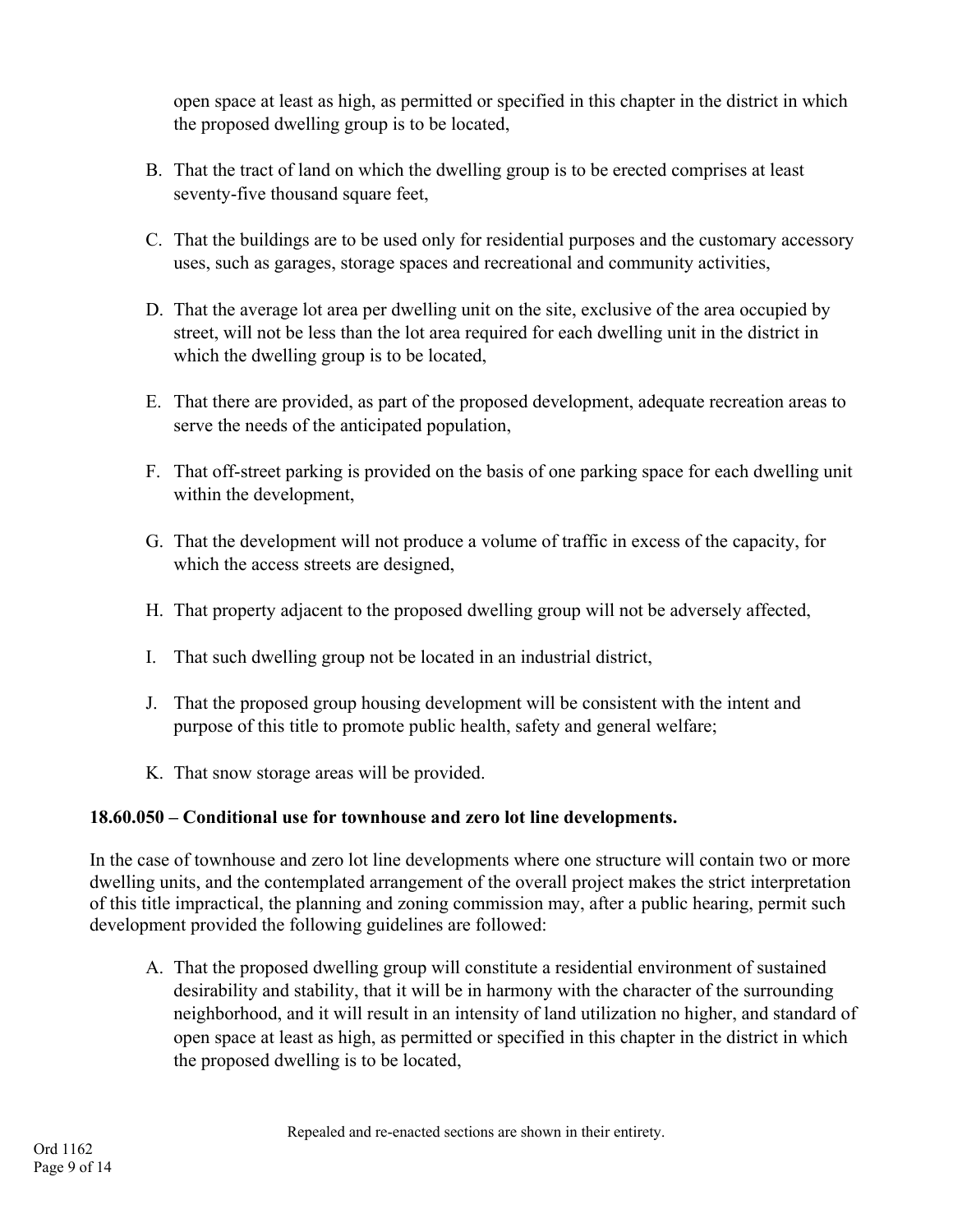- B. That the tract of land on which the dwelling group is to be erected comprises a minimum of sixteen hundred square feet per dwelling unit for each dwelling unit within the proposed development,
- C. That the buildings are to be used only for residential purposes and the customary accessory uses, such as garages, storage spaces and recreational and community activities,
- D. That these are provided, as part of the proposed development, adequate recreation areas to serve the needs of the anticipated population,
- E. That off-street parking be provided on the basis of two parking spaces for each dwelling unit within the development. This requirement may be fulfilled by either two parking spaces adjacent to the dwelling unit or a parking area adequate to accommodate the total development parking requirement at a location conveniently located to all the dwelling units within the development,
- F. That the developer furnish the planning and zoning commission with two copies of the homeowners agreement which will cover such areas as property maintenance, dwelling unit maintenance and upkeep, etc. Only copy will be forwarded to the city attorney for his review and comments,
- G. That the development will not produce a volume of traffic in excess of the capacity for which the access streets were designed,
- H. That the property adjacent to the proposed dwelling group will not be adversely affected,
- I. That such dwelling group shall only be located on a district which permits residential use,
- J. That the proposed town house development will be consistent with the intent and purpose of this title to promote public health, safety and general welfare

## **18.60.060 – Conditional use for mobile homes or travel trailers.**

The planning and zoning commission may grant a conditional use permit to allow mobile homes or travel trailers to be placed outside of planned mobile home parks in any zone district for up to twelve months to allow the lot owner temporary living quarters while building a residence. The temporary living quarters must be removed from the lot or vacated upon expiration of the conditional use permit.

## **18.60.070 - Conditional use for telecommunication tower.**

A. The planning and zoning commission may grant a conditional use permit for a telecommunication tower in any zoning district subject to the conditions in this section.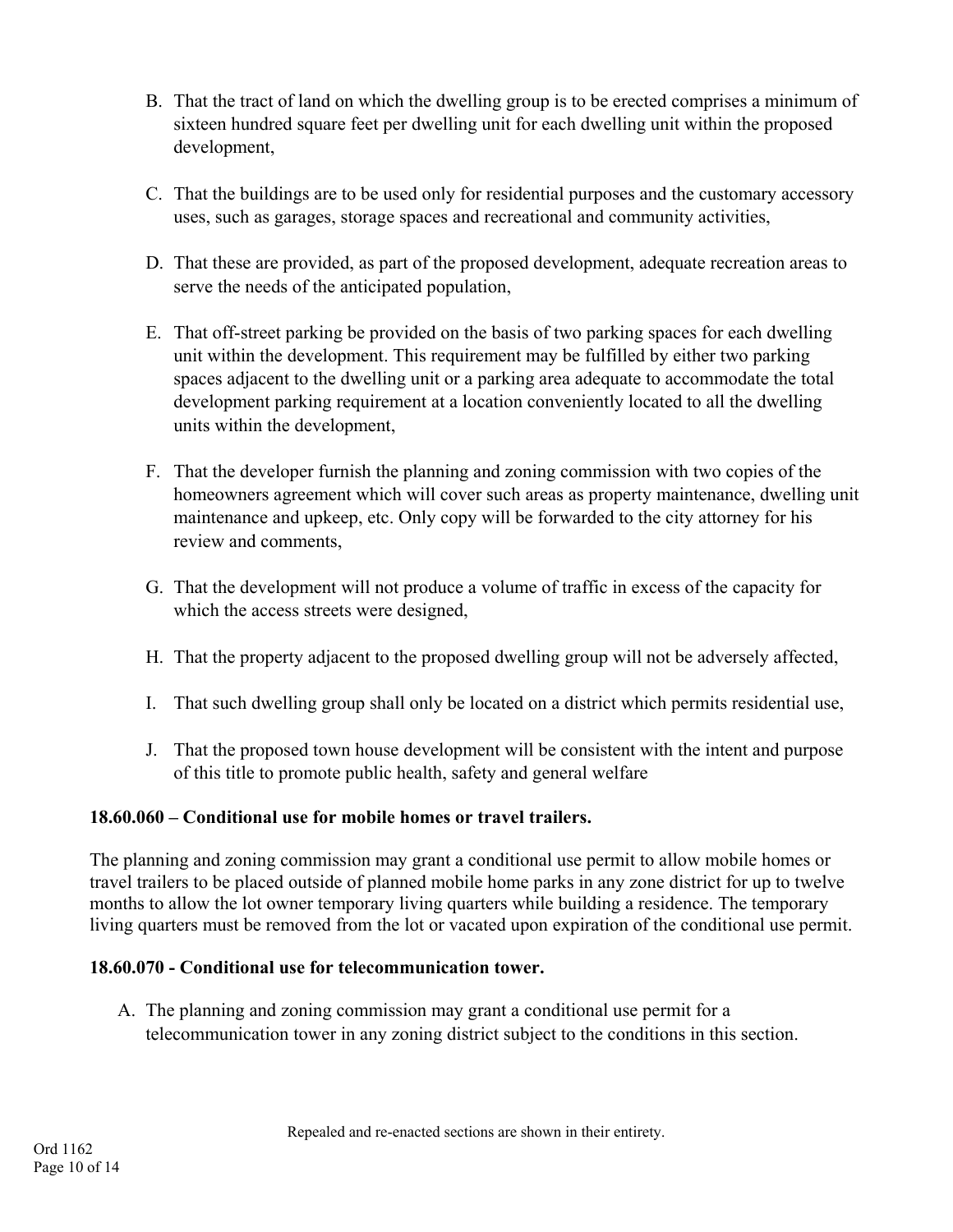- B. In addition to the requirements 18.60.020 the application for a conditional use permit for a telecommunication tower shall include the following information:
	- 1. A written narrative explaining why the proposed site has been chosen, why the telecommunication tower is necessary, why the requested height was chosen, and a full explanation regarding the telecommunication tower's ability to accommodate other providers; and
	- 2. Specifications for the telecommunication tower and all antennas to be located on it, including a description of design characteristics and material;
	- 3. A site plan drawn to scale showing property boundaries, telecommunication tower location, telecommunication tower height, guy wires and anchors and existing structures and land uses on the site and on adjacent property;
	- 4. A map showing the locations of the applicant's existing telecommunication towers that serve customers in the city and of all telecommunication towers that the applicant proposes to construct to serve customers in the city;
	- 5. A report prepared by a person registered as a structural engineer in Alaska showing the capacity by type and number of the telecommunication tower and antennas, and that the telecommunication tower and antennas are designed to withstand winds in accordance with the latest revision of ASI/EIA/TIA/222 standards ("Structural standards for steel communications antenna towers and communications antenna supporting structures");
	- 6. Identification of the person or persons who own the telecommunication tower and the equipment that is to be located on it;
	- 7. Written authorization for the application from the owner of the site;
	- 8. Evidence that the applicant has a valid FCC license for the use of the telecommunication tower;
	- 9. A line of sight analysis showing the potential visual and aesthetic impacts of the telecommunication tower on adjacent residential districts through the use of photo simulations of the telecommunication tower, including all antennas, structures, and equipment, using the vantage points and number of photo simulations requested by the planning department;
	- 10. A written agreement, on a form approved by the city attorney, to remove the telecommunication tower and restore the site to its original condition within one hundred eighty days after the telecommunication tower is substantially unused for a period of twelve consecutive months, and providing that if the telecommunication tower is not removed within this one hundred eighty-day period, the city may remove the telecommunication tower at the cost of the owner;
	- 11. A cell phone coverage map showing the applicant's proposed cell phone coverage within the city;
	- 12. A certificate from an engineer licensed in Alaska that the telecommunication tower, and all antennas and other equipment located on it, are built and installed to approved specifications and will contain only equipment meeting Federal Communications Commission requirements;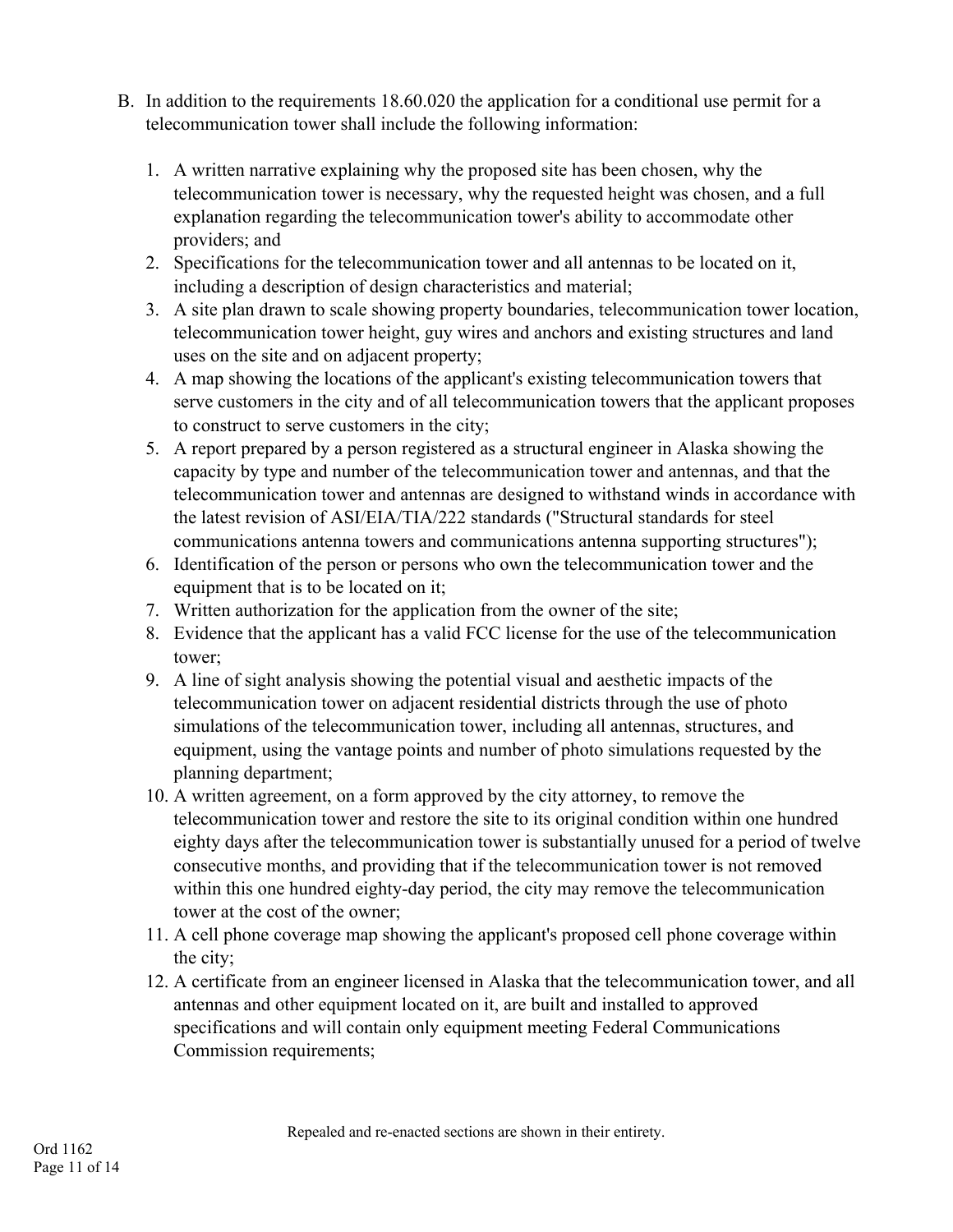- 13. Any additional information required by the planning department during the application process.
- C. In addition to the requirements 18.60.020 the planning and zoning commission may approve an application under this section, with or without conditions, if the application meets the following criteria:
	- 1. Location and Visual Impact. The proposed location of the telecommunication tower will minimize the visual impact on the surrounding area while allowing the telecommunication tower to function in accordance with minimum standards imposed by the applicable telecommunications regulations and the applicant's technical design requirements. Telecommunication towers and attached antennas and equipment must be painted or coated in a color that blends with the surrounding environment. Muted colors, earth tones, and subdued hues, such as gray, shall be used. All associated structures such as equipment buildings, including the roofs, shall be painted with earth tone colors unless otherwise required under this code or other applicable law. Where necessary to make a telecommunication tower compatible with the historical, environmental or cultural character of its location, the planning and zoning commission may require that the telecommunication tower be disguised, hidden or screened, or integrated as an architectural feature of a structure, to reduce its visual impact.
	- 2. Inability to Collocate. It is not feasible to locate the applicant's telecommunication antenna and other equipment on any existing structure or tower under the control of the applicant.
	- 3. Location in a Residential Zoning District. An applicant seeking to locate a telecommunication tower in a residential zoning district must show that the area cannot be adequately served by a telecommunication tower located in a nonresidential zoning district for valid technical reasons.
	- 4. Location on Public Property or Other Private Property. If the applicant proposes to acquire a site on private property for the telecommunication tower, the applicant must show that no available publicly owned site or available privately owned site occupied by a compatible use is suitable under applicable communications regulations and the applicant's technical design requirements.
	- 5. Design for Future Use. A new telecommunication tower shall be designed to allow collocation of telecommunication antennas equal in number to the applicant's present and reasonably foreseeable future requirements.
	- 6. Safety Code Met. The telecommunication tower meets all applicable laws and code requirements, including without limitation health, nuisance, noise, fire, building and safety code requirements.
	- 7. Distance from Existing Telecommunication Towers. A telecommunications tower shall not be approved if it is located within one-half mile (two thousand six hundred forty feet) of an existing telecommunication tower, unless the applicant certifies that the existing telecommunication tower does not meet the applicant's structural specifications and technical design requirements, or that a collocation agreement could not be obtained.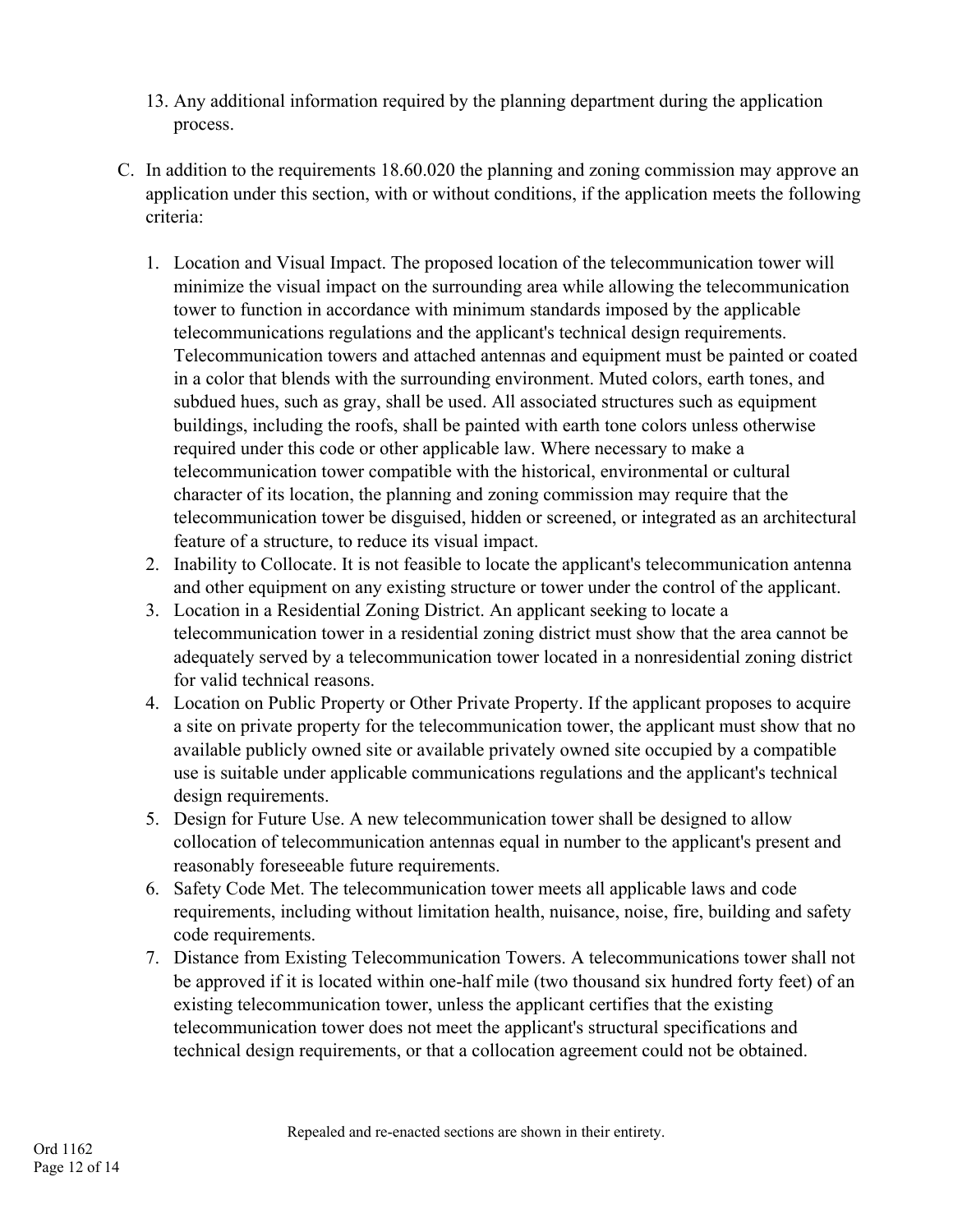- 8. Zoning Requirements. With the exception of requirements for setback and height, which are established in this section, the telecommunication tower must comply with all applicable zoning laws and regulations, including, without limitation, all laws governing land development, visibility, fencing, screening, landscaping, parking, access, lot size, exterior illumination, and sign, storage.
- 9. Setback. In all zoning districts, a telecommunication tower must be located no less than a distance equal to the tower height from all lot lines.
- 10. Signs. No signs may be located on a telecommunication tower except for identification signage.
- 11. Lighting. No lighting may be located on a telecommunication tower except as reasonably required for safety purposes or as required by the Federal Communications Commission, Federal Aviation Administration or other government agency with jurisdiction.
- 12. Fencing. A fence with a minimum height of eight feet must be placed on the perimeter of the site of a telecommunications tower site to limit access by the public.
- 13. Height. The height of a telecommunications tower may not exceed the maximum tower height specified in the conditional use permit or in this section.
- D. No decision regulating the placement, construction or modification of a telecommunication tower may be made on the basis of environmental or health effects of radio frequency emission if the antennas and other equipment on the telecommunication tower comply with Federal Communications Commission regulations.

## **18.60.080 – Conditional use for marijuana establishments.**

- A. In addition to other applicable requirements, an applicant for a marijuana establishment conditional use permit shall submit an application to the planning and zoning commission that contains the following:
	- 1. A copy of the lease for the property upon which the marijuana establishment will be located and a notarized written statement from the land owner stating that he, she or it has knowledge of and consent for the use of the property as a marijuana establishment.
	- 2. Any additional information the city planner may require to determine whether the application satisfies the criteria for issuance of a permit.
	- 3. Verification from city clerk and finance department that no monies are owed the city by the applicant or the land owner if not the applicant.
- B. A buffer zone of 1,000 feet shall be required between any marijuana establishment and building primarily being used as a public or private elementary or secondary education facility.
- C. This section does not void an existing marijuana establishment conditional use permit if the conditional use permit was issued prior to the requirements in 18.60.080 B.
- D. Upon denial, expiration or revocation of a marijuana establishment license issued by the State of Alaska, any conditional use permit issued for that marijuana establishment shall be immediately voided and any use permitted under such permit revoked.